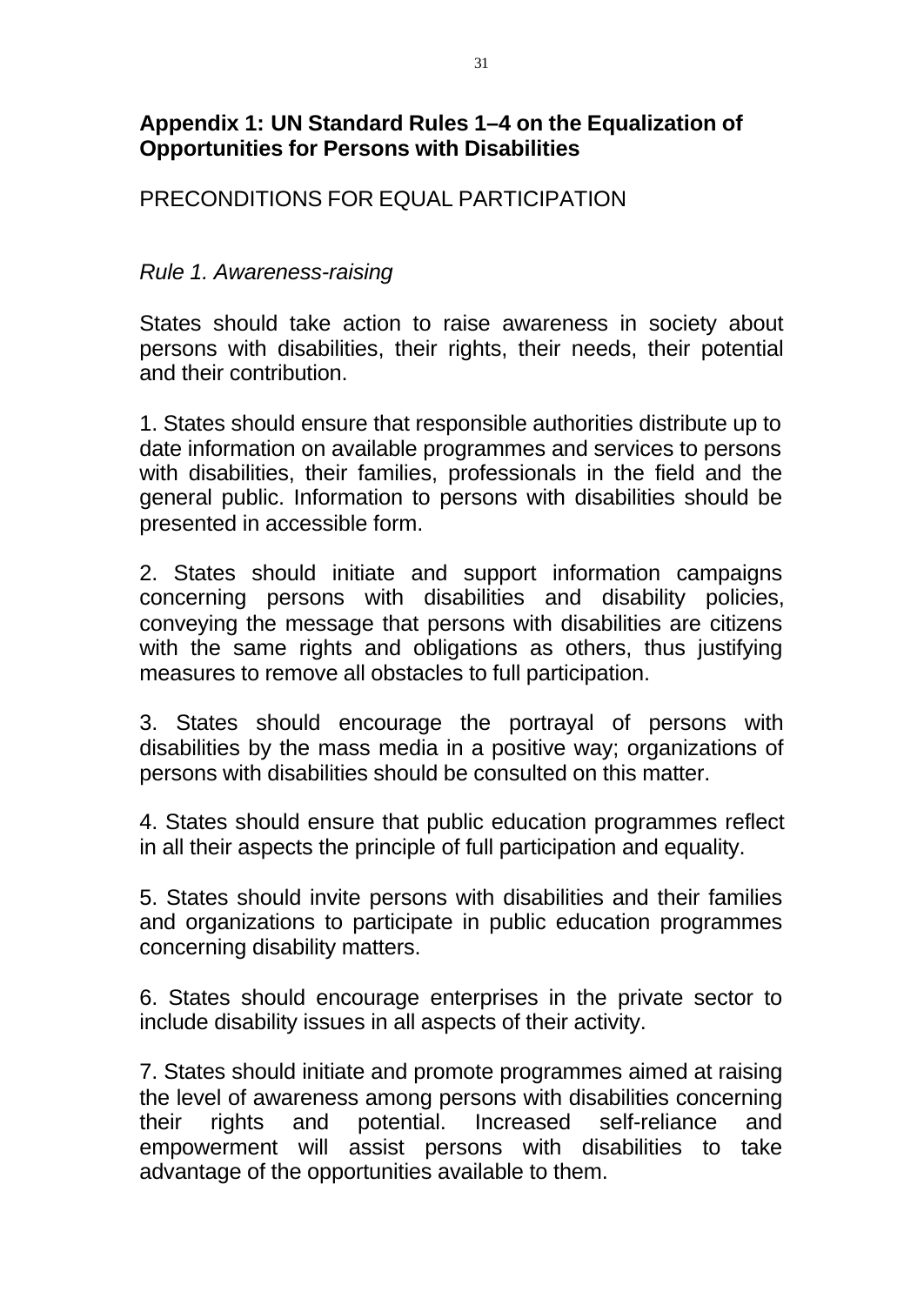8. Awarenes-raising should be an important part of the education of children with disabilities and in rehabilitation programmes. Persons with disabilities could also assist one another in awareness-raising through the awareness-raising activities of their own organizations.

9. Awareness-raising should be an important part of the education of all children and should be a component of teacher-training courses and training of all professionals.

## *Rule 2. Medical care*

States should ensure the provision of effective medical care to persons with disabilities.

1. States should work towards the provision of programmes run by multidisciplinary teams of professionals for early detection, assessment and treatment of impairment. This could prevent, reduce or eliminate disabling effects. Such programmes should ensure the full participation of persons with disabilities and their families at the individual level, and of organizations of persons with disabilities at the planning and evaluation level.

2. Local community workers should be trained to participate in areas such as early detection of impairments, the provision of primary assistance and referral to appropriate services.

3. States should ensure that persons with disabilities, particularly infants and children, are provided with the same level of medical care within the same system as other members of society.

4. States should ensure that all medical and paramedical personnel are adequately trained and equipped to give medical care to persons with disabilities and that they have access to relevant treatment methods and technology.

5. States should ensure that medical, paramedical and related personnel are adequately trained so that they do not give inappropriate advice to parents, thus restricting options for their children. This training should be an ongoing process and should be based on the latest information available.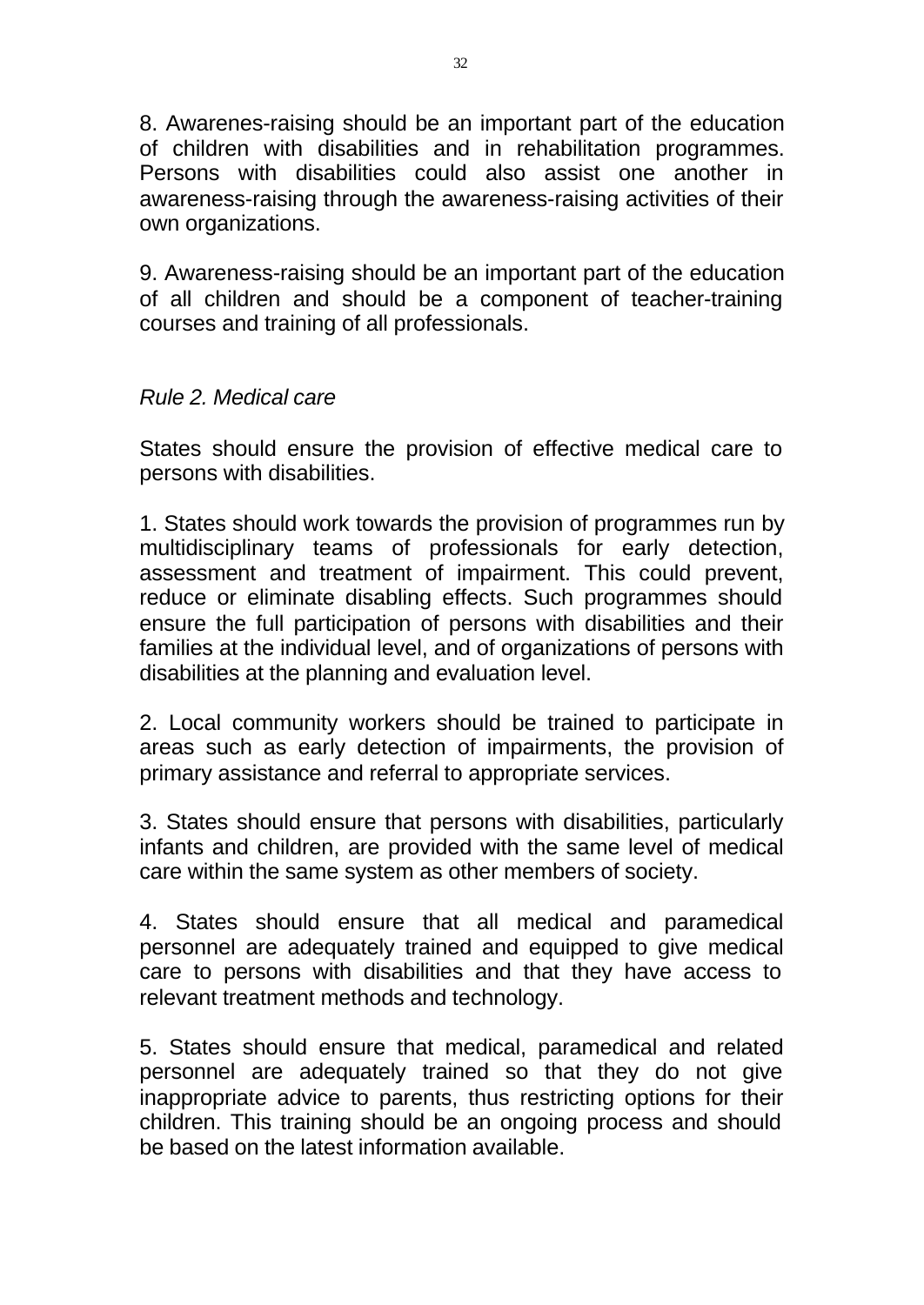6. States should ensure that persons with disabilities are provided with any regular treatments and medicines they may need to preserve or improve their level of functioning.

## *Rule 3. Rehabilitation*

States should ensure the provision of rehabilitation services to persons with disabilities in order for them to reach and sustain their optimum level of independence and functioning.

1. States should develop national rehabilitation programmes for all groups of persons with disabilities. Such programmes should be based on the actual individual needs of persons with disabilities and on the principles of full participation and equality.

2. Such programmes should include a wide range of activities, such as basic skills training to improve or compensate for an affected function, counselling of persons with disabilities and their families, developing self-reliance, and occasional services such as assessment and guidance.

3. All persons with disabilities, including persons with severe and/or multiple disabilities, who require rehabilitation should have access to it.

4. Persons with disabilities and their families should be able to participate in the deisgn and organization of rehabilitation services concerning themselves.

5. All rehabilitation services should be available in the local community where the person with disability lives. However, in some instances, in order to attain a certain training objective, special time-limited rehabilitation courses may be organized, where appropriate in residential form.

6. Persons with disabilities and their families should be encouraged to involve themselves in rehabilitation, for instance as trained teachers, instructors or counsellors.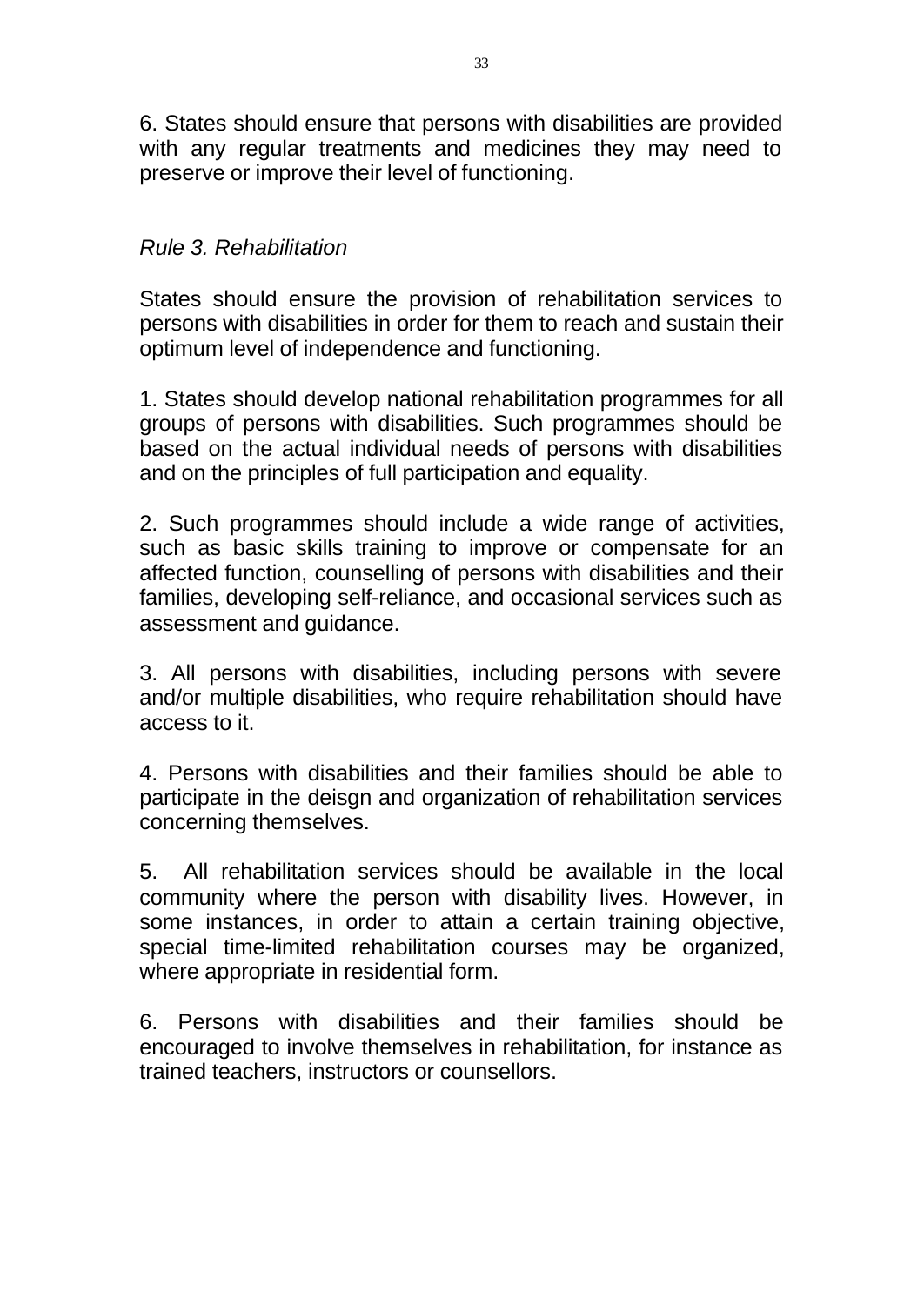7. States should draw upon the expertise of organizations of persons with disabilities when formulating or evaluating rehabilitation programmes.

#### *Rule 4. Support services*

States should ensure the development and supply of support services, including assistive devices for persons with disabilities, to assist them to increase their level of independence in their daily living and to exercise their rights.

1. States should ensure the provision of assistive devices and equipment, personal assistance and interpreter services, according to the needs of persons with disabilities, as important measures to achieve the equalization of opportunities.

2. States should support the development, production, distribution and servicing of assistive devices and equipment and the dissemination of knowledge about them.

3. To achieve this, generally available technical know-how should be utilized. In States where high-technology industry is available, it should be fully utilized to improve the standard and effectiveness of assistive devices and equipment. It is important to stimulate the development and production of simple and inexpensive devices, using local material and local production facilities when possible. Persons with disabilities themselves could be involved in the production of these devices.

4. States should recognize that all persons with disabilities who need assistive devices should have access to them as appropriate, including financial accessibility. This may mean that assistive devices and equipment should be provided free of charge or at such a low price that persons with disabilities or their families can afford to buy them.

5. In rehabilitation programmes for the provision of assistive devices and equipment, States should consider the special requirement of girls and boys with disabilities concerning the deisgn, durability and age appropriateness of assistive devices and equipment.